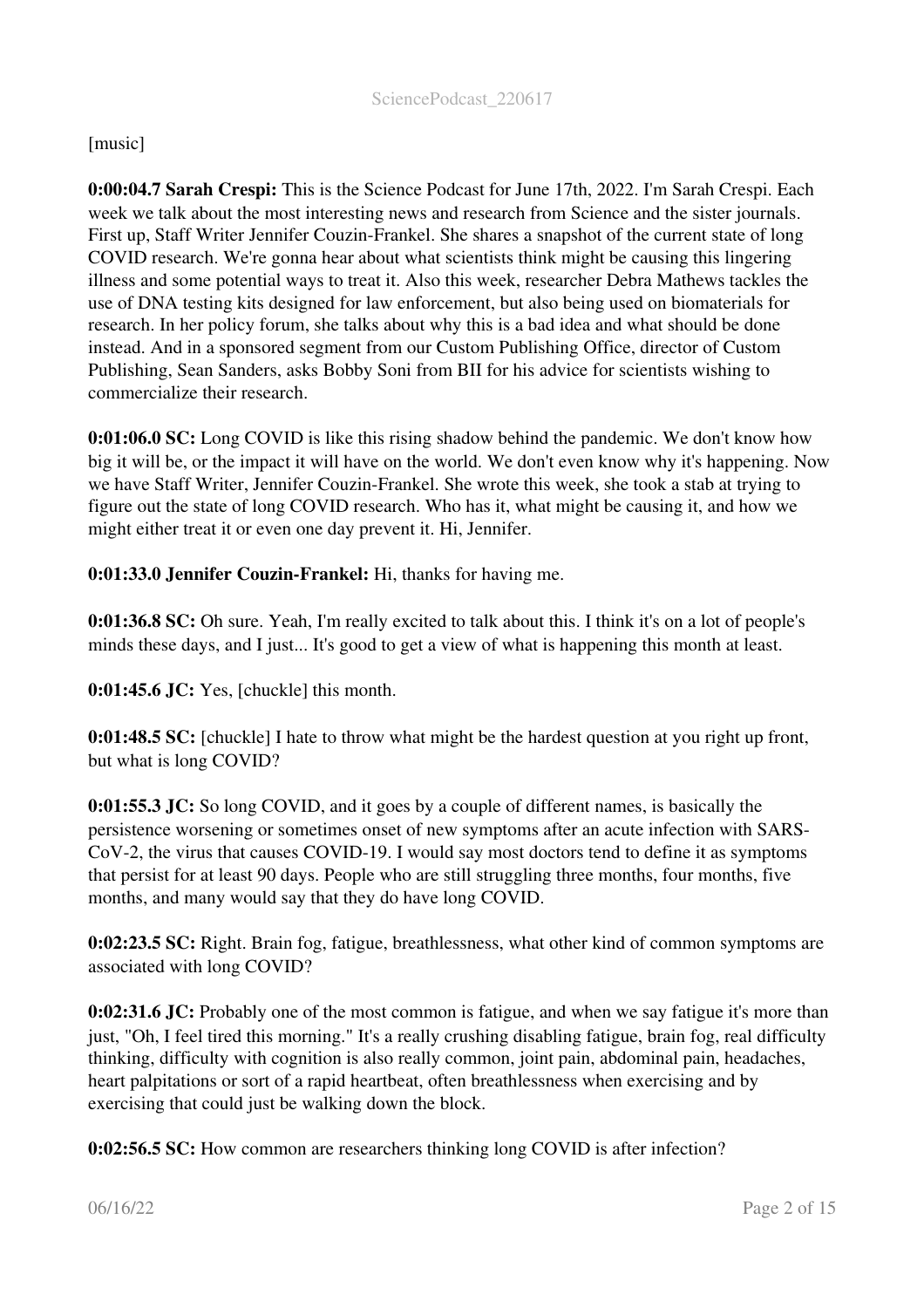0:03:02.6 JC: The numbers range anywhere from like 10% to upwards of 30%. Many of the studies that have been done so far were done prior to vaccination, or are done in mainly people who are unvaccinated, and there is a lot of uncertainty about whether and to what degree vaccination might change that frequency and that's certainly being studied as well.

0:03:25.8 SC: One of the big questions here, besides what is long COVID, how long does it last and is it gonna stick around forever, what exactly is causing it after acute infection? So what are people doing to try to figure out a cause?

0:03:41.5 JC: To answer what is causing long COVID, there are a few steps. So first of all, we have to show that some trait is unique or far more common in people who have long COVID than in other people. Now the challenge is, that even when you figured that out, that doesn't mean that what you're finding is causing the symptoms. So then you have to do a lot more research and basic biology and other studies to determine that what you found is actually fueling specific symptoms, or all the symptoms, or something. Another way to test that and to understand it is via treatment. So if you give somebody a treatment that eliminates like a biological abnormality they have, and then their symptoms get better, that can help you deduce that that problem is causing the symptoms because getting rid of it made them feel better. You have to almost think like really step by step in how to prove this.

0:04:34.8 SC: One of the main focuses of your piece here is looking at these potential causes that people are starting to investigate. Let's take those one at a time here. The first one I wanna talk about is micro clots.

0:04:46.9 JC: Yeah, so micro clots are a potential cause that are getting a lot of attention right now, to take a step back, we know that acute COVID, people who are really sick, particularly hospitalized with COVID can have blood clots. The virus can attack the cells that line our blood vessels and cause big clots, and small clots, and strokes, and heart attacks, and all sorts of other things. What scientists are starting to see or deduce is that some patients who have long COVID also appear to have blood clots. Now, these are not the big blood clots that you would see on like a CAT scan, these are teeny-tiny clots that are thought to be gumming up the circulation and then causing problems. They're also maybe kind of a propensity for the blood vessels in general to be chronically damaged and that can be affecting circulation and other things as well.

0:05:37.0 SC: If you have this damage to your circulatory system ongoing, what does that look like for symptoms?

0:05:43.9 JC: If you can imagine, if your circulation let's say in your brain isn't running the way it should, you could have difficulty thinking. For example, if it's affecting your lungs, you might have breathlessness. So you can imagine if this is happening all over your body, that it could cause a number of different symptoms. Again, we haven't quite made that link between clots and symptoms, but there's certainly a very reasonable argument.

0:06:07.8 SC: The tricky thing here seems to be that you can't see micro clots exactly. You can't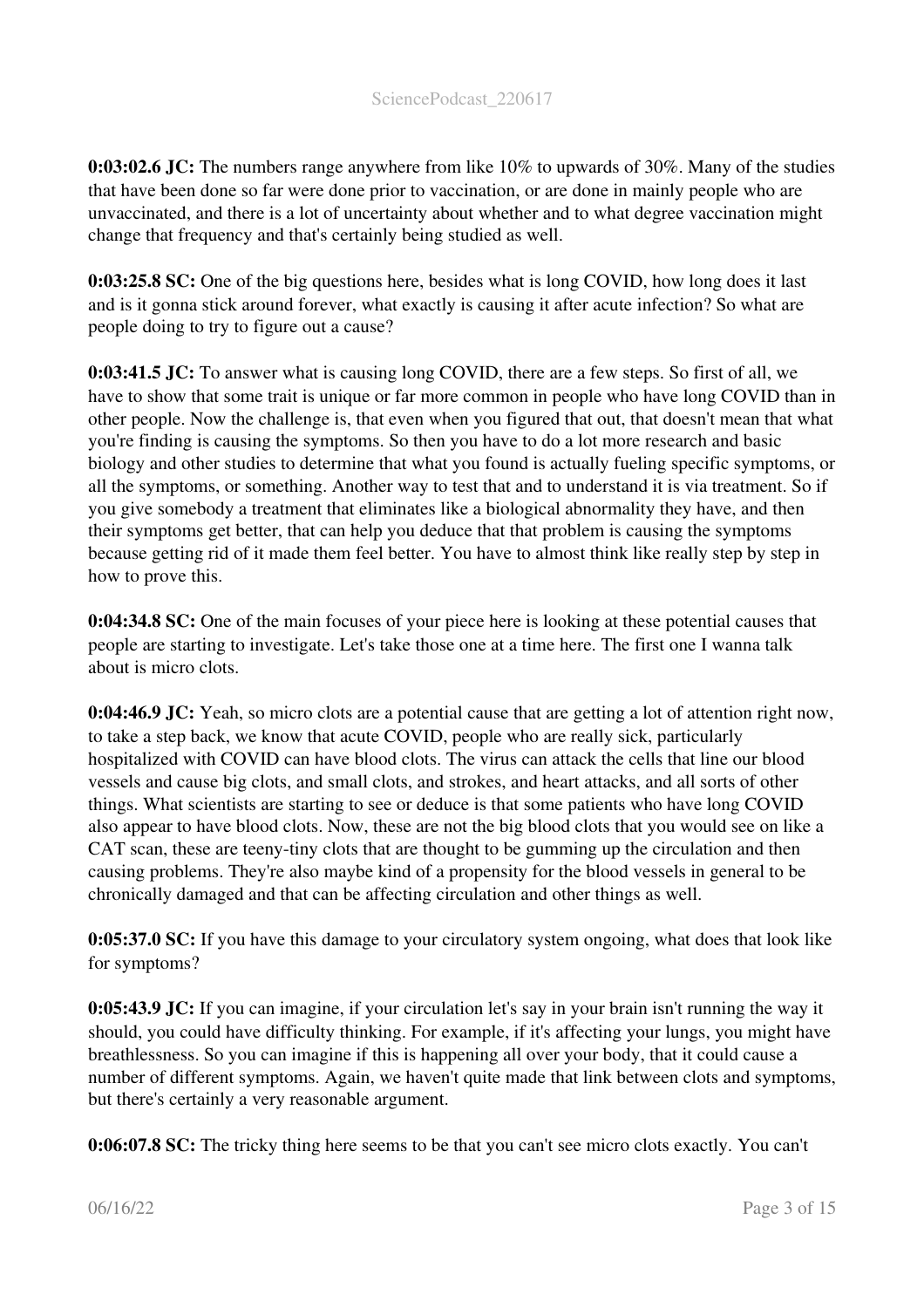find them in the body and pick them out.

0:06:15.2 JC: Yeah, so there are a couple of different ways that people are starting to look for them. One is with a very sophisticated kind of imaging study called a SPECT-CT scan, and essentially what it shows you is blood flow in the lungs. There have been several cases now with long COVID patients who've had these scans where we see that often it's one lung, basically has a very limited blood flow. And the presumption is that may very well be caused by these teeny-tiny clots or also possibly by other problems with the blood vessels in the lungs. This whole web of tiny blood vessels that run through our lungs are somehow disrupted in these patients. That's one way to look for this. Another way is to look in the blood. Right now, it's a pretty kind of laborious research method to take blood and analyze it in certain ways. And you can in that setting, kinda figure out if there's a high burden of micro-clots. And so there have been studies that were started by a researcher in South Africa who began looking at this. And she has since teamed up with a number of other researchers around the world to study this. But she has found these signs of excessive clotting in long COVID patients as well.

0:07:25.6 SC: Looking at the treatment side of this, this is obviously way too early to be treating people in mass in this way. But individual cases have been treated with things that prevent clots or remove clots. And there has been some alleviation of symptoms from that.

0:07:38.6 JC: Doctors get a little nervous about this. Because anticoagulants as a class of drug are pretty heavy-duty drugs. They have side effects. And they can also cause severe bleeding in somebody. So you have to be careful. You really want patients doing that under a doctor's supervision. But there have been some people who have been prescribed anticoagulants who have evidence of this abnormal clotting. And those people in some cases have experienced improved symptoms over time. So that is very interesting. And I think there is interest in running trials to study this more rigorously, to really see, is this fixing a problem and fixing the symptoms?

0:08:19.3 SC: Yeah. Another major candidate for what might be causing long COVID is residual virus hanging around in the body. What is the evidence for this? Don't we clear the infection and then we don't have virus anymore, and we don't have the antigen anymore, it's not detectable on test, it's not detectable in PCR?

0:08:40.8 JC: Yes, the virus will clear from parts of the body for sure. But there is now evidence that while it often clears from the blood and the nasal cavity, it can persist in certain tissues. This has come up in autopsy studies of people who died. Actually not all of them even died of COVID. Some of them had milder infections and died of something else months later. And then on autopsy, they were found to have RNA from the virus in all different parts of their body. And that was really interesting to researchers because it suggests that the virus is hanging around. And another area that people are now looking is in the gut. Because the gut, the intestines are a lot more accessible to doctors. It's a lot easier to do that than get a sample of someone's brain or someone's lungs. So the gut is a place to look. And people are now looking there. And those that have looked have found some virus. They're still trying to figure out what the virus is doing exactly. Just because we find it in someone with long COVID, it doesn't mean that it's causing their symptoms. So we have to be really careful. On the other hand, I think it's intriguing to people that we're finding this. And there have been some studies that are finding it more often in people with long COVID than not. So that's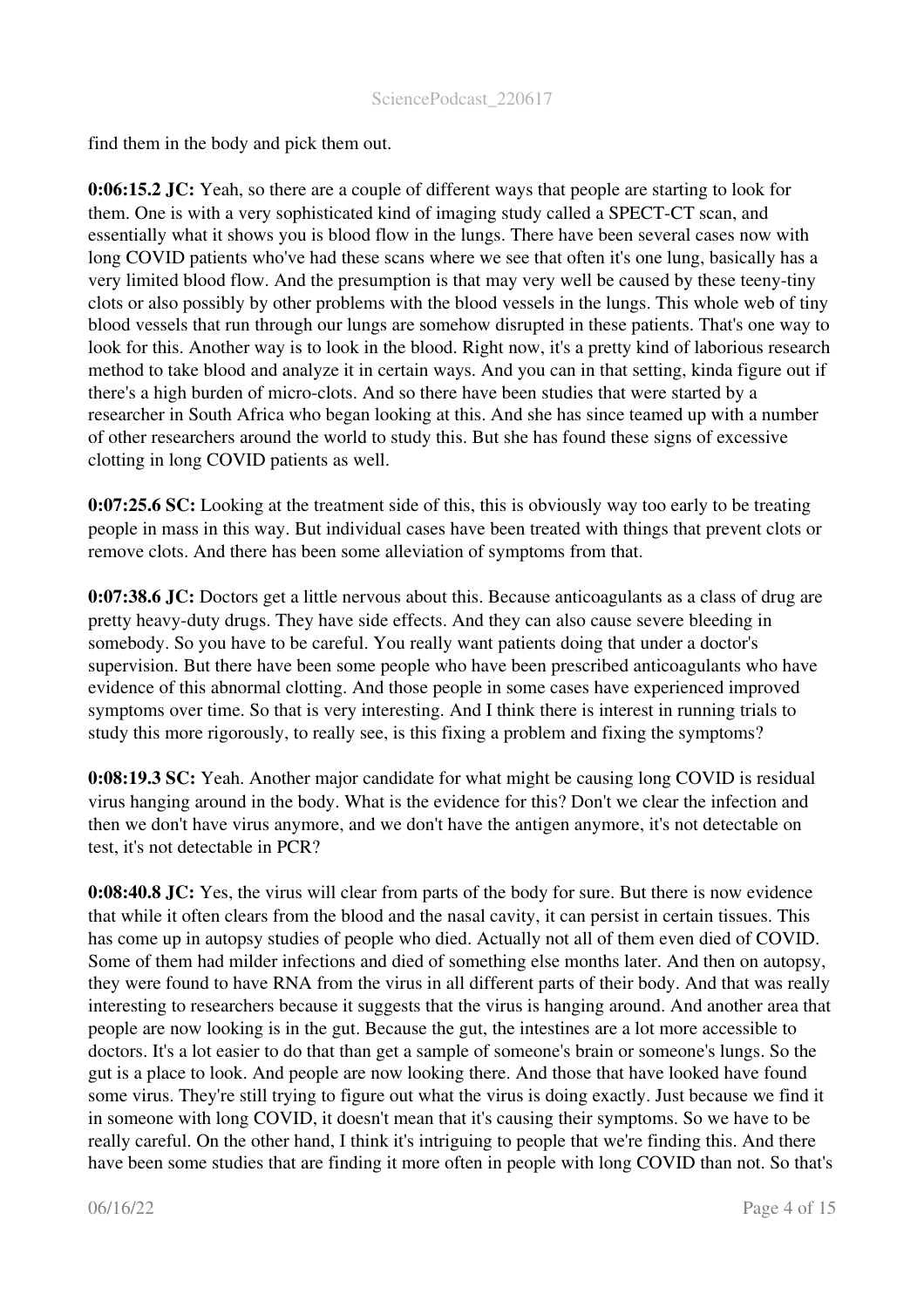that first step of, "Let's see if this is something that turns up in the long COVID patients and doesn't turn up so much in other people."

0:09:56.2 JC: And once you start finding that, that's a path you can go down. So now what some people wanna do is try and understand what, if anything, this virus is doing. It doesn't matter that it's there. One way to do that, you can take tissue samples and look for the virus, and then you can look at the immune cells that are hanging around around the virus and see, do they have genes turned on and off in a way you wouldn't expect? Are they behaving in a way that seems not what would normally happen? And if you start to see that, then you think, "Well, maybe the virus is doing something."

0:10:27.1 SC: Has there been an intervention approach where they try to get treatment to kill off that virus that's residing in the body and see if that changes anything?

0:10:35.7 JC: It has not happened yet. I think people are hoping it will. There's a question of how do you design that trial. Right now, the anti-viral that's commonly used, Paxlovid is just a five-day course. Is that enough for these patients that would have to be run through the company? It takes a number of steps for it to happen. But I think there is impatience and a hope that something like this will happen as a way to help us learn more about this and see if this is a potential treatment for patients, for some patients, at least.

0:11:04.1 SC: Yeah. Alright, let's talk about the third possibility here that you focus on in your story. And this is definitely not the least likely at all. This is an over-active or kind of an out-ofwhack immune system. What indications have been seen that this might be at play in long COVID?

0:11:23.4 JC: Yeah, so this is something that researches started looking at pretty early on, I would say. Part of that gets back to this idea that what does acute COVID do versus long COVID? And we know in acute COVID, in people who are really sick, the immune system can go crazy and become just absolutely hyperactive to the extent that it kills patients. It is a cause of death. So in a sense, it's maybe not so surprising that in long COVID, there could also be these immune abnormalities. And there are definitely groups that are trying to understand that. So what people have been doing is again, looking at patients with long COVID, looking at people who maybe have the virus and recovered, taking their blood and then studying their immune cells in all different ways. They certainly are seeing abnormalities, and importantly abnormalities that persist for many months after the infection, that sort of reflect kind of a state of chronic inflammation, maybe an over-activation of different immune cells. It's like they still think they're fighting something. And they're trying to figure out, "What's going on here? How common is this in long COVID patients? And what can we do about it?"

0:12:30.2 SC: So we've touched on these three kind of main research topics right now, micro-clots, residual virus, immune system abnormalities. Could long COVID be all three of these? Are these interacting? Or maybe some of them, in some cases, acting alone.

0:12:48.2 JC: Yes.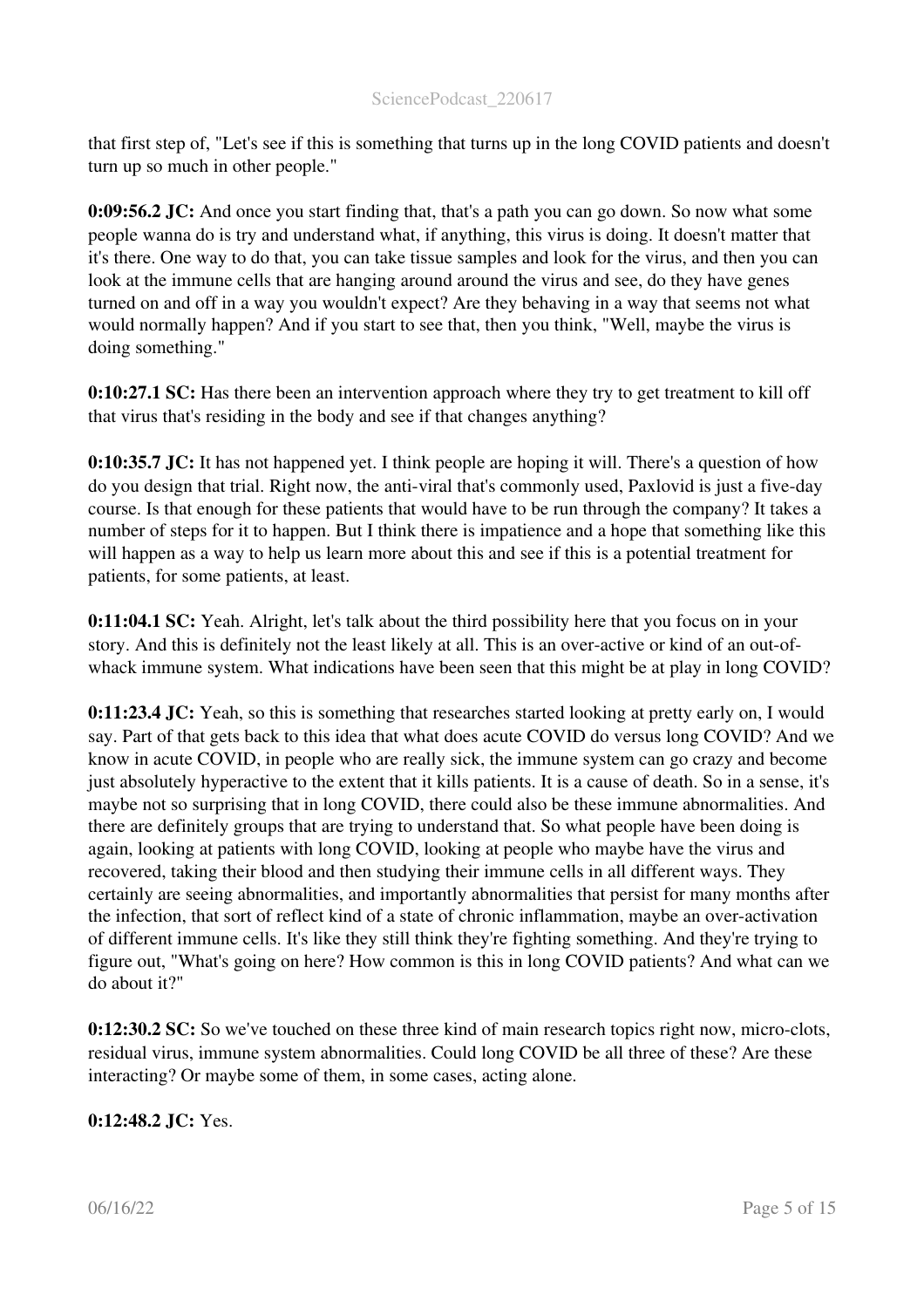## 0:12:49.2 SC: All those things.

0:12:49.9 JC: That's the short answer. I would also say that there could be other causes. I picked the three big ones right now. But there certainly are other causes that people are interested in. But absolutely. I think one reason why long COVID is considered so complicated is that it's very unlikely that there's one cause, like blood clots, that explains everything, even in a subset of patients. Most people probably have more than one thing going on.

0:13:14.2 JC: They can fuel each other if you have virus that's hanging around that might activate your immune system, for example, and so there's this interplay among these. And many people think the immune system in particular is overlaid across all of this, so yeah, it's very complicated. And I think one goal of researchers is to try and, if possible, identify subsets of patients. There may be patients for whom micro clots are a big issue, and there maybe patients for whom they're not an issue at all, and we wanna figure out who is who, because that will help us ultimately target treatments, which is really what we need to do at this point.

0:13:49.6 SC: Yeah, and now I hate to do the math and say, we've had this many people with COVID, and so we must have an enormous number of people with long COVID, so I'm not gonna do that, but this does seem urgent. But the research and even the money for the research seems to be slow in coming. What's happening now? Are there trials you're keeping an eye on? Is there more research ramping up as we speak?

0:14:15.1 JC: First, I would point people towards a story by my colleague, Meredith Wadman, that's going to accompany this one, and that's talking in particular about US funding for long COVID research and that is definitely worth reading. But yes, I think the funding has been slower, I think there was a lot of urgency in finding treatments for acute COVID, that's easier to do if you just have a lot of people hospitalized, it's easier to test treatments, this is a lot harder to find, it's harder to study. But even with all of those challenges, the money has been slow, the trials have been slow. One trial that I was really interested in is one that's starting up, starting to recruit in the UK this month, and it's going to include more than 4000 people. It has a number of different components, including creating a biobank of blood and tissue samples and doing a lot of imaging, but it's also testing several treatments, including immune system treatments and blood clot treatments. So it'll be very interesting to see what happens there and whether some patients are helped by some of those treatments.

0:15:12.4 SC: Thank you so much, Jennifer.

0:15:15.2 JC: Thank you so much. It's been great talking with you.

0:15:17.2 SC: Jennifer Couzin-Frankel is a staff writer for Science based in Philadelphia, Pennsylvania. You could find her article and the one on funding in the US by Meredith Wadman at science.org/podcast. Don't touch that dial. Stay tuned for my interview with Debra Matthews about the downsides of using DNA markers associated with law enforcement in research settings.

[music]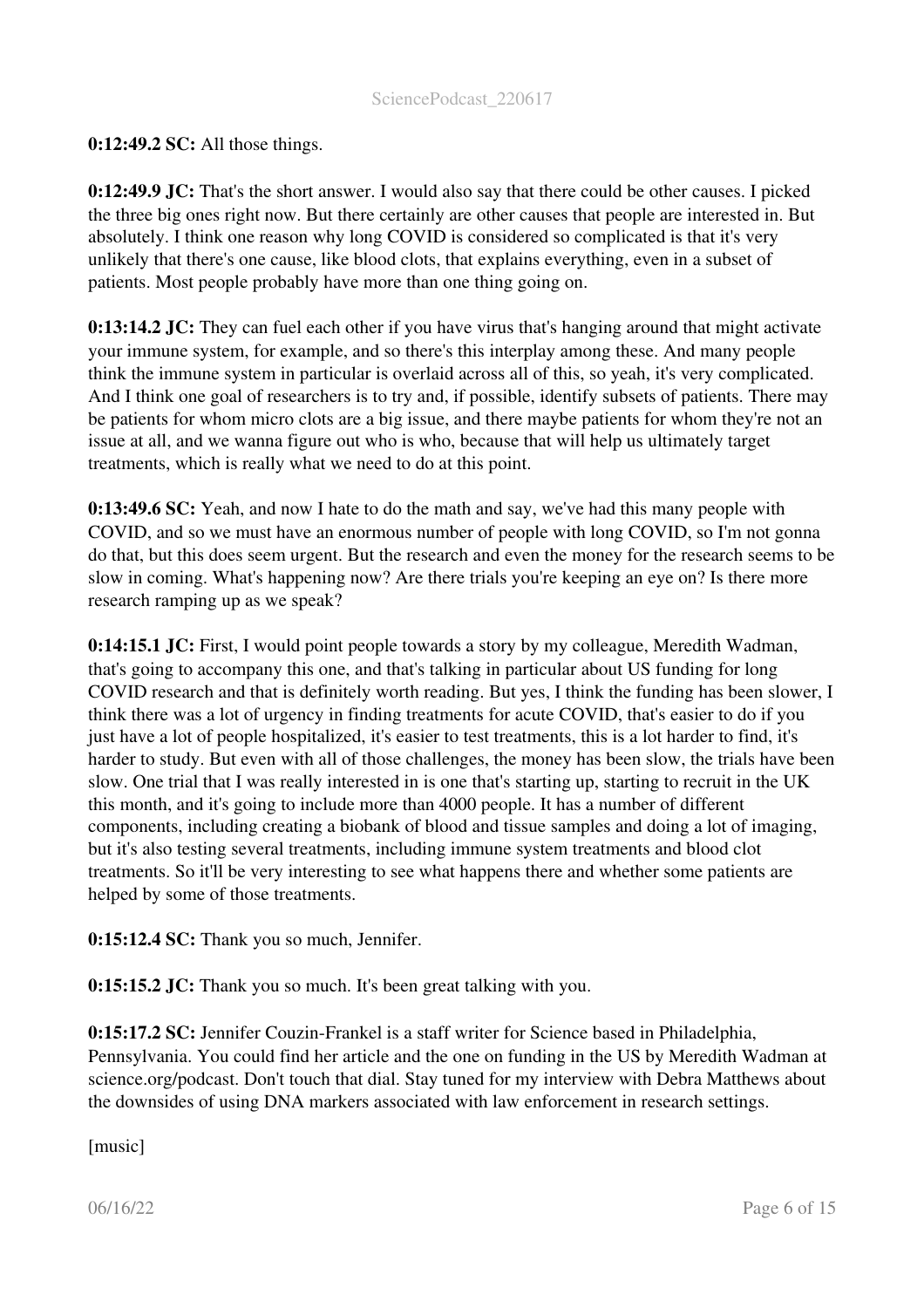0:15:48.3 SC: You may have heard of CODIS, this is a database maintained by the FBI that seems to come up a lot in crime shows. CODIS is a nationwide database of different kinds of forensic evidence, including a standard set of genetic markers for identification, it turns out that many criminal justice databases around the world, all use the same markers and similar kits to identify people by their DNA, and researchers are using these same kits for their work as well. Debra Matthews wrote a policy forum this week on why everybody using these same sets of markers is a bad idea. Hi, Debra.

# 0:16:26.7 Debra Matthews: Hi, how are you?

0:16:27.8 SC: I'm good. How are people typically identified by DNA in the criminal justice world? This is not whole-genome sequencing, this is something a little different.

0:16:38.0 DM: Law enforcement uses something called Short Tandem Repeats or STRs, and these are places in the genome that are highly repetitive, just for example, 80-80, 80-80, 80, a big string of them. The machinery that replicates DNA, sometimes that machinery gets a little bit confused at these highly repetitive spots, so it'll slip a bit. As a result at those areas of Short Tandem Repeats, you end up with areas that are expanding and contracting across the generations. If you take enough of these spots across the genome where there's this occasional slippage, you can take those numbers at those different sites and create a unique fingerprint of that individual.

0:17:31.3 SC: It's just an arbitrary value from your genome rather than a characteristic associated with you, like eye color or anything like that.

0:17:39.7 DM: Exactly.

0:17:40.4 SC: I did mention that this is not just the US, it's not just the FBI's CODIS database.

0:17:44.8 DM: Yeah, across many, many law enforcement agencies across the world, including Europe and Japan, and the EU and Interpol, which includes 84-member countries, they all use a common core set of seven markers.

0:18:04.0 SC: Wow, so we have these markers for millions of people worldwide.

0:18:08.1 DM: In the law enforcement context, we do.

0:18:10.9 SC: In what way are STRs or Short Tandem Repeats being used in the research world?

0:18:15.3 DM: The market for these kits was created by law enforcements, need for them for identifying suspects from samples at crime scenes, that meant that there were these inexpensive kits available to the research community when we discovered that we actually needed a way to track samples as well.

0:18:35.3 SC: We have to start with cell lines, right?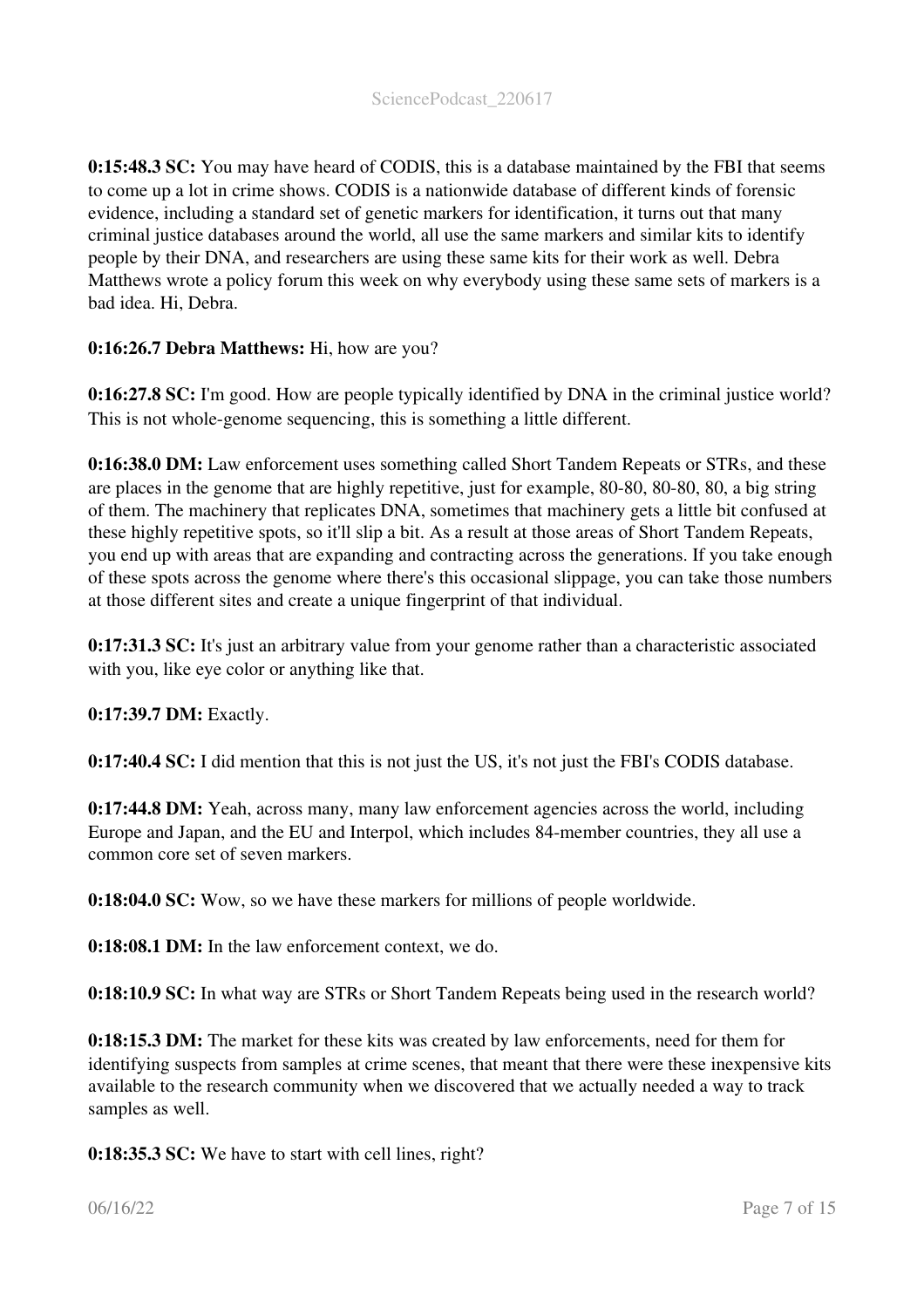0:18:39.5 DM: Exactly right. Because many of your listeners will be familiar with the HeLa cell line, the cell line that was derived from the cancer cells of a woman named Henrietta Lacks, who came to Johns Hopkins for care in the 1950s. Her cells created the first human cell line, and it turns out that they're really, really good at it, so much so that if it gets into other cultures or other biospecimens that it will help compete those other cells. In the '50s and '60s and '70s, it was repeatedly discovered that the cell line that a scientist thought they were working with was actually HeLa.

0:19:17.8 SC: Yeah. You think you have kidney cells? You think you have ovary cells? No. [chuckle] HeLa cells.

0:19:22.6 DM: Exactly. And that makes it really hard to repeat experiments. Scientists themselves, of course, and the NIH got quite concerned about the impact of this kind of bio-specimen misidentification on the reproducibility of research and therefore the forward progress of research.

0:19:44.6 SC: Why is it not a good idea to use these forensic tools to keep track of research materials? Is there a worry that it will help identify a suspect in some way, that it'll compromise people's privacy?

0:19:58.5 DM: That is one of the issues. But when we import the language of law enforcement into the research context, we risk not only the privacy of the people we are asking to participate in the research, but also we risk undermining the trust that they have in the research system. We are asking people to contribute their tissues to science for important health, medicine, wellness, human needs, and our goals in science and the justification for the research we do is very, very different than the goals of law enforcement and the justification for what they do.

0:20:43.1 SC: What's an example of the language of law enforcement?

0:20:46.0 DM: I mean, CODIS. I mean the CODIS markers, we are using law enforcement markers to describe and identify research participants.

0:21:00.8 SC: That also makes these data sets or these markers interoperable, right? They can be compared to each other from a criminal justice world and from the research world.

0:21:09.7 DM: The argument might be made that, well, law enforcement will get access to what law enforcement wants to get access to, regardless of whether you use CODIS markers or not. We don't need to develop data on research participants on their bio-specimens that is directly translatable into the information that law enforcement needs. As we say in the paper, well, oftentimes, particularly in academia, it's really productive to break down silos, and then there are other kinds of silos that are critically important to maintain, and this is also happening at a time where the research community is finally waking up to the fact that the lack of diversity at all levels of the research enterprise, from the people who fund, the people who propose the research, the people who are conducting the research, and the people who are participating in or subject to the research are all way too white. [chuckle] So there are tons of efforts at diversifying science at all of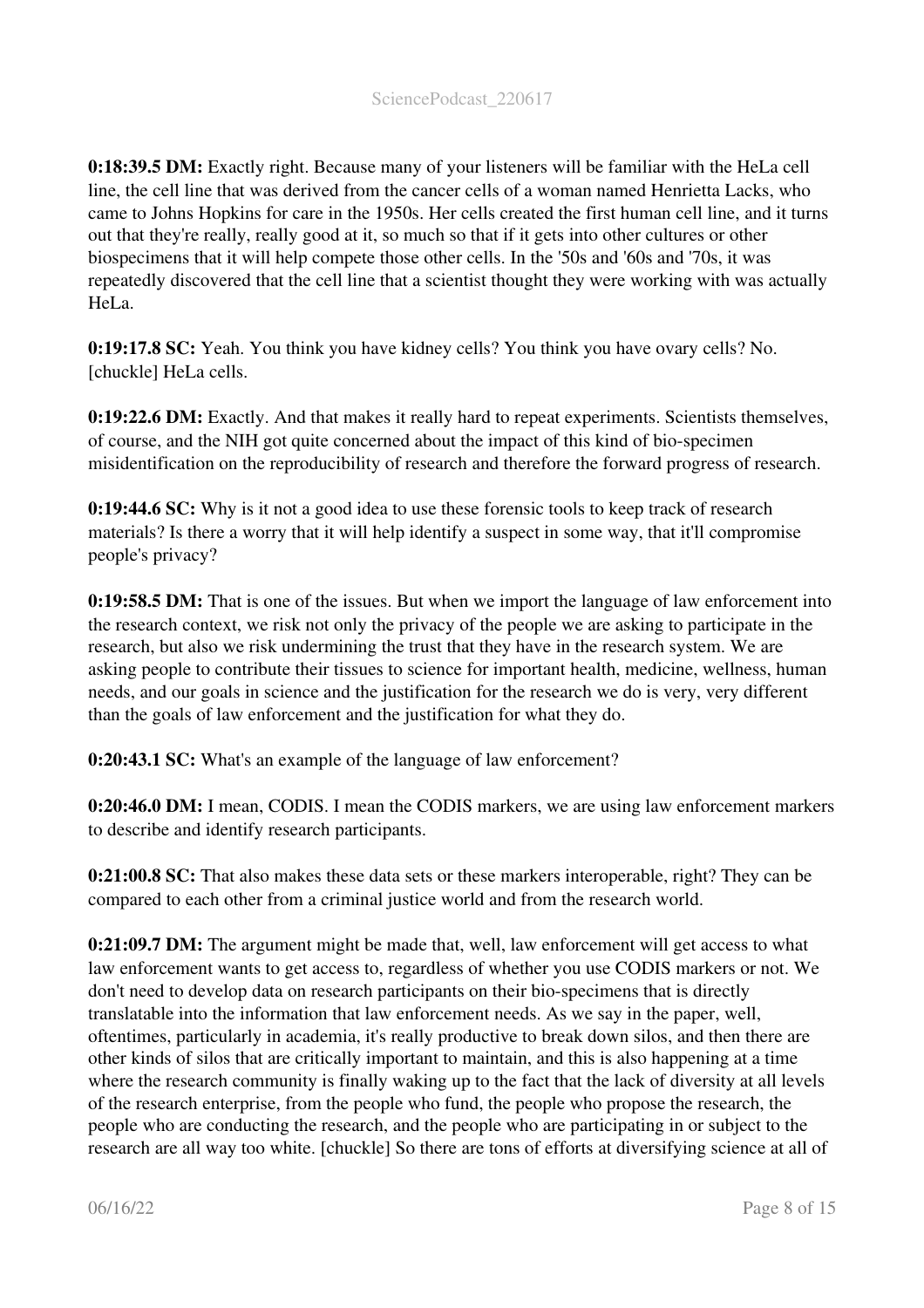those levels. I'm worried that using these markers for research purposes is going to undermine the goals of the research more than further the goals of research.

0:22:32.1 SC: So as you said, marginalized groups are mistrustful of the police, but they're also distrustful of scientific research and the scientific community, specifically African-Americans, we've talked about Henrietta Lacks. Do you think that stopping using CODIS markers and going to a different system is really going to register with these groups and make them be more trustful of scientific research?

0:22:56.3 DM: The folks that we are now trying to recruit are often the same folks who not only have been exploited in the past, including the story of Henrietta Lacks and her family and many other stories, but also the current structural racism that is present and ongoing in the research and health systems that undermine the willingness of folks from historically marginalized and excluded communities to participate in research. So is switching away from CODIS markers going to put a dent in that at all? I don't know, maybe not. And yet, it is still the right thing to do.

0:23:42.3 SC: Why are you writing about this now? Why raise this concern at this point?

0:23:47.8 DM: Part of it is that it came to my attention recently, [laughter] and it strikes me not only as a problem that needs to be fixed, but as a problem that we can fix, there is no reason to use these particular short tandem repeats for this purpose, there are lots of STRs across the genome that we could use instead of these particular ones that have this other use in a different domain.

0:24:13.8 SC: Is that something that other outfits have developed their own set of repeats that don't overlap with this global kit that everyone else is using for law enforcement?

0:24:24.4 DM: Yes, I'm aware of one, and I should probably say that, and this is disclosed in the paper as well, that for a number of years, I was a member of the scientific advisory committee of the National Institute of General Medical Sciences, Human Genetic cell repository at the Coriell Institute for Medical Research. And it was as part of my work on that committee that this issue came to light. Coriell had a in-house set of STRs separate from CODIS that they had been using for a very, very, very long time, and the repository I was working with was looking to transition to a more robust set of markers because for a small number of bio-specimens their six markers set didn't work to distinguish them, so rather than transitioning to a CODIS based kit, they developed six new STR markers that do not overlap with CODIS at all, so now they are using these two sets of six markers that are able, according to their research, to uniquely identify all of the 48,000 biospecimens from the repository on which they tested the new markers.

0:25:46.1 SC: Wow. This is not some magical formula that someone came up with for CODIS this is something that you can just use a different set, and it's fine. I wanna ask though, why aren't we just doing a whole genomes at this point?

[laughter]

0:26:01.9 DM: Well, there is this new technology that they're saying is now only gonna be 100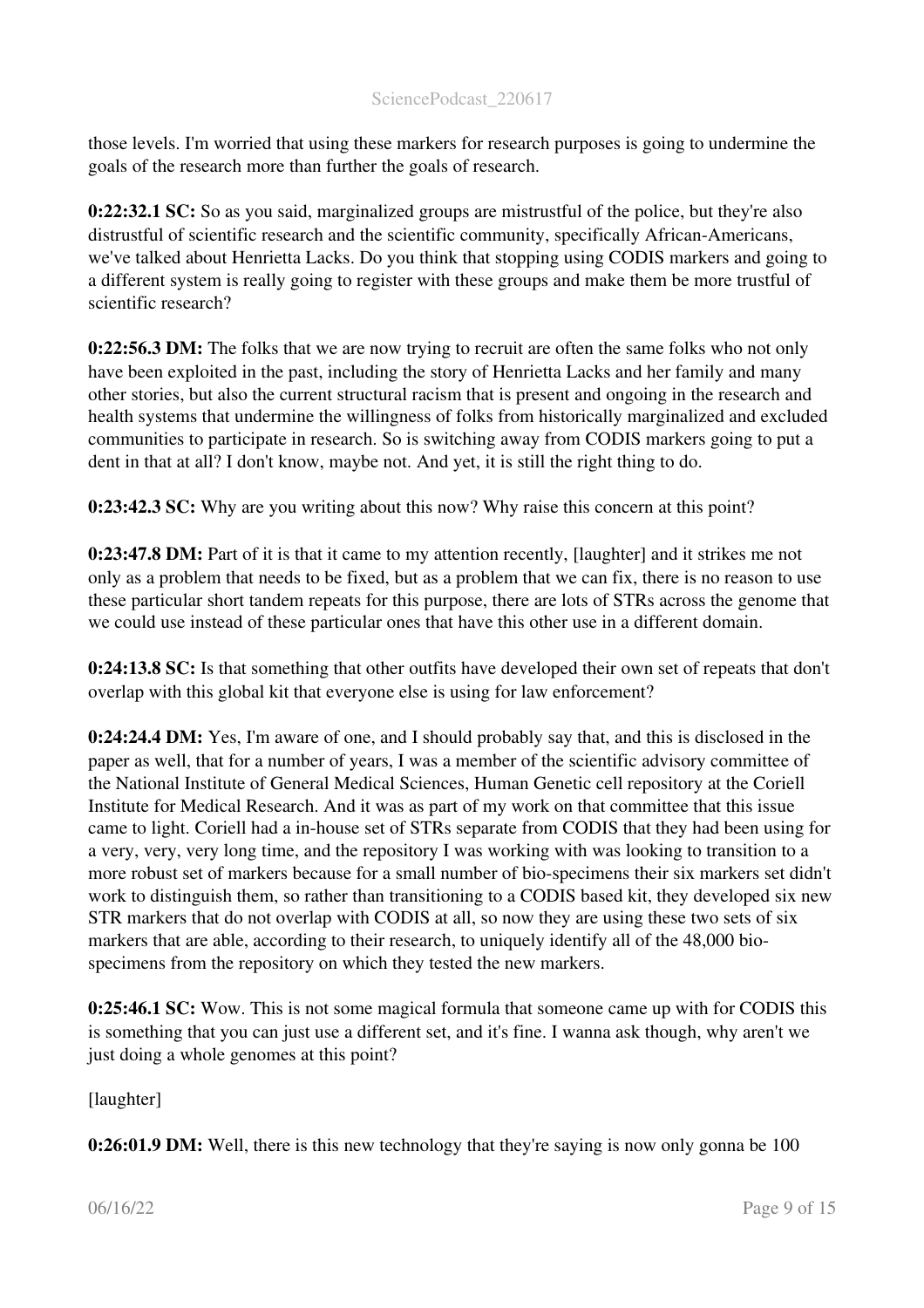bucks, if we did switch the whole genome or a large, highly dense snipper ray, these kinds of data are still identifiable Absolutely, 100%. No argument there.

0:26:16.3 SC: Do you see this as a growing problem, do you think that more and more different labs or institutions are using the CODIS kits to identify their participants in their research?

0:26:28.1 DM: Well, in theory, if researchers are following the 2015 rule from NIH requiring authentication of key resources including cell lines and other human tissues, then there should be more authentication happening, but we don't know the true scale of the issue because this isn't a conversation the community has had as yet, and I'm very much hoping, honestly, that rather than have the conversation of how many researchers are doing this and how many samples have been typed using these markers, we can have instead the conversation about how do we transition from CODIS to something else that's unique to the research community.

0:27:13.5 SC: Thanks, Debra.

0:27:14.4 DM: Thank you so much, I really appreciate your time.

0:27:17.6 SC: Debra Mathews is the Assistant Director for Science Programs in the Berman Institute of Bioethics and an Associate Professor of Genetic Medicine at Johns Hopkins University. You can find a link to the policy form we discussed at science.org/podcast. Up next, we have a custom segment sponsored by BII. Custom publishing director Sean Sanders chats with Chief Business Officer Bobby Soni about what researchers need to know and do to turn their brilliant ideas into a successful startup.

[music]

0:27:54.9 Sean Sanders: Hello to our podcast listeners and welcome to this custom sponsored interview from the science AAAS custom publishing office, brought to you by the BioInnovation Institute. Based in Denmark, BII is an international non-profit foundation supported by the Novo Nordisk Foundation that operates as a start-up incubator to accelerate world class life science innovation for the benefit of people and society by supporting early stage life science startups. It is also the sponsor of the new BioInnovation Institute & Science Prize for Innovation. My name is Sean Sanders, and I'm Director and Senior Editor for Custom Publishing at Science. I have the pleasure today of talking with the Chief Business Officer of BII, Dr. Bobby Soni. Bobby grew up in New York City, but after completing his PhD in Biology at the University of Virginia, he moved to Denmark and has spent the majority of his career there, he has a passion for science and for helping innovative scientists bring their new discoveries into a commercial space. Bobby, I'm delighted to welcome you. And thank you so much for making the time to talk with me.

0:29:03.9 Bobby Soni: Thanks Sean, thanks for inviting me.

0:29:05.7 SS: So the first question I'd like to ask you, Bobby, is why should academics consider commercializing a research discovery that they developed in the lab?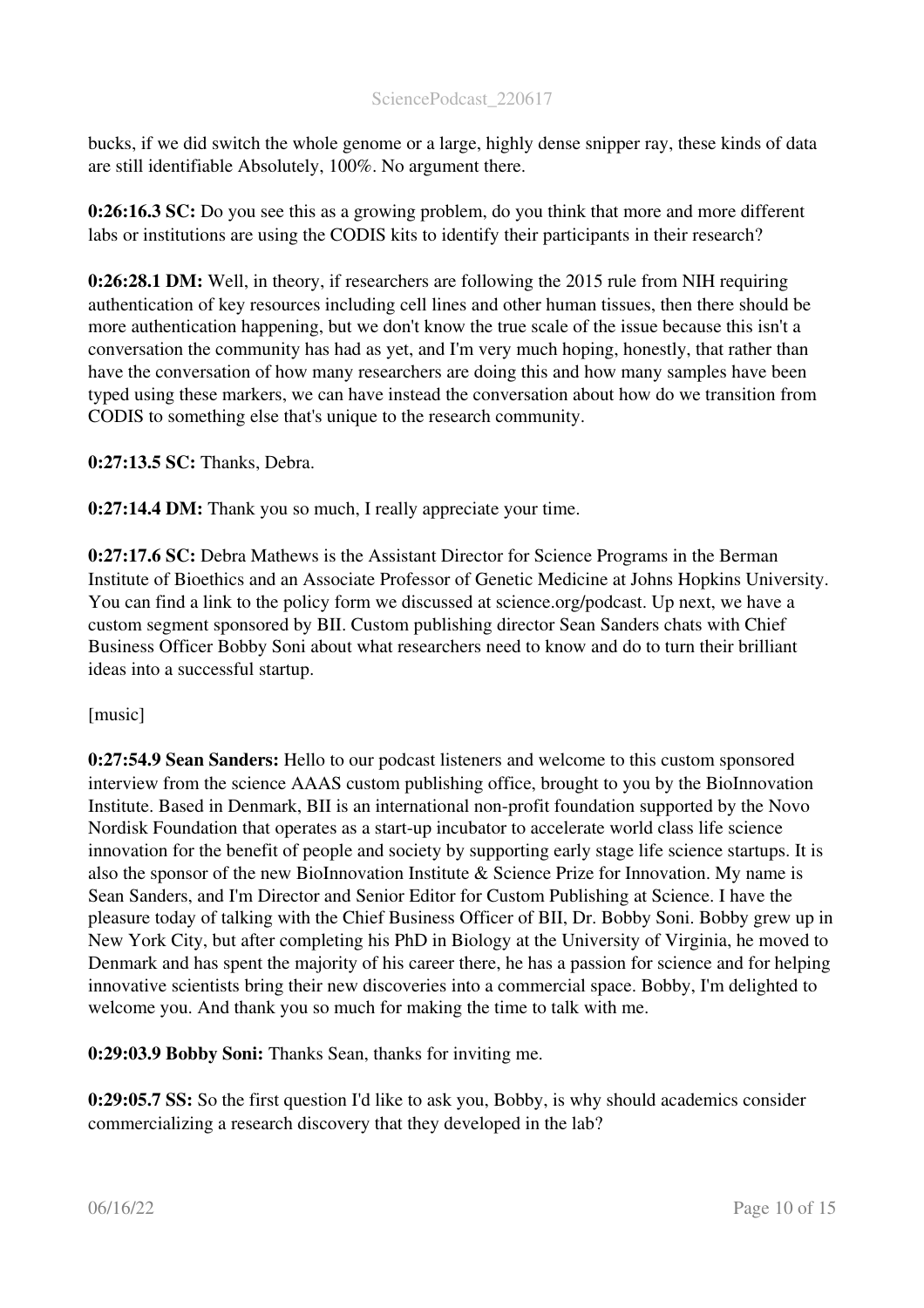0:29:16.4 BS: I would say the biggest reason for doing this is that is the path of highest impact, if we want that research to become a product that benefits people. In our view and in our experience the founding academics are the actual product ambassador for their own science, for talking about the science and for commercializing or starting the journey of commercializing their science.

0:29:36.9 SS: What are some of the critical considerations that should be top of mind if somebody is considering commercializing their research?

0:29:44.4 BS: There's a lot of questions to think about. I think the most important one is to have a very deep look at the science itself and ask the question, "How is it fundamentally different from the way technology is used today?" So more specifically, how does this potential technology work in today's world against current approaches? And it's that sort of fundamentally leap of understanding of how we can use technology to create better products that are critical in creating better product.

0:30:12.0 SS: So Bobby, where do scientists find the sort of information? Where can they start their journey to commercialization?

0:30:19.1 BS: The way we think about this at the BII is the best way to start is to start. What we find as academics, because it's a brand new world out there of how to do this. They experience a bit of paralysis in the process, so clearly there's the university innovation office speaking to them, they should be able to help with regards to setting up a patent, filing the patent and also providing guidance as to how this technology can be used out in the real world, but in many ways, it's very much up to the founders themselves as well, you're going to have to ask the question, maybe to your network, do some research and try and ask the question, as to how is this different and could it be used and then eventually potentially talk to investors or pharmaceutical companies or industries to ask the question, "Why not this could be used?" And use that feedback in an iterative way.

0:31:08.3 SS: Are there any particular skills that someone interested in establishing a startup should bring with them or perhaps learn along the way?

0:31:17.9 BS: The thing that we tell our academics when they start in our programs is that they are absolutely required, but insufficient for success, so they are the heart and soul of the commercialization endeavour that they're on, and it's actually their ability or the academic's ability to understand the new framework of commercialization, that it's the limiting factor, and it is extremely difficult, it's a new world, it's a new way of communicating things that were super important in the lab are less relevant when speaking with investors in the commercialization world. And the ability to adapt to the environment, the commercialization environment you're in is really important, and then to add new people into the mix, working with new people to help make that happen, that's absolutely critical, because it's very difficult to do it alone.

0:32:06.4 SS: What are some of the most common pitfalls that you've seen in the startup process that someone commercializing their work should look out for, and how can these be avoided?

0:32:16.5 BS: So when we work with our academics in our program, we point to two things. One is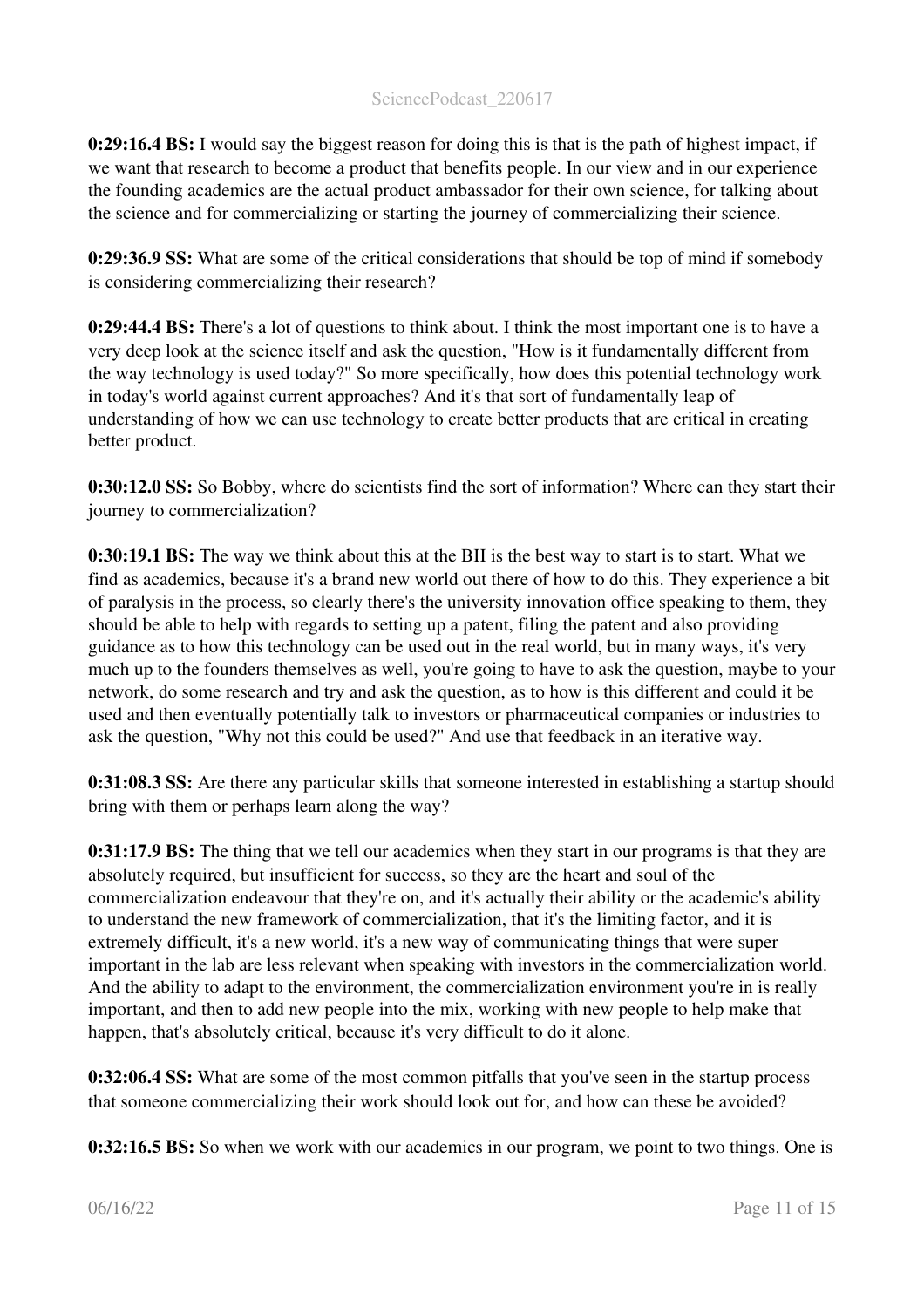messaging, and the key thing that's missing with commercializing is typically funds for the startup company. So when speaking to investors, many... We have former academics believe that it is the science that drives the investment, and it does, but that comes later. The first step is just driving interest. And that act requires less science and more vision about the product unmet needs and how this is going to change the world. And the second part is in this team approach, because it not only matters what you say and how real it is, but it also matters who says it, so when speaking investment or trying to commercialize, teaming up with people who have done this before, basically adds more balance to your messaging and makes it even more real when you say it.

0:33:07.9 SS: Now, you talked earlier about universities having innovation officers, especially the large universities probably have these and maybe even have incubator facilities. Do you think these have been successful and what if a research is at a smaller university that doesn't have some of these types of support facilities?

0:33:26.5 BS: That has to do with scale, the larger the university, the more deals or more academics they've been working with, the more times they've tried to commercialize something, the better they become. We have to remember that universities have a vested interest in promoting what's coming from their university, and not everything that comes from their university is investable or commercializable. Those universities that have lots of academics and commercialization opportunities have the best opportunities to find out what's going to have trust in and work with them. So I would say that it is difficult when you're at a smaller university because they simply just don't have the scale of operations to be very experienced at it. It's similar to a surgeon doing surgery, the more you do, the better you get at it.

0:34:12.8 SS: So let's say I'm a researcher at a university, I have an interesting product that I'd like to commercialize, what would I do as first steps to think about whether it's even worth starting the process, whether I have something that is even possibly commercializable?

0:34:29.5 BS: And we would recommend an iterative process, so start the journey by talking to people in the know. And in our experience, the investors, people in the industry, they do want to help, so if you're not... Especially if you not asking for money, if you're just asking for a view, you wanna meet someone, people are willing to help. I think that's sort of a broad outreach to people in the know, ask them about their needs, tell them about the science and is there a fit, is there something here that at least will start the journey? After that, I would recommend finding accelerator hubs that have scale, that work in your area of interest to try and apply to that program and see if that can help accelerate the science.

0:35:12.6 SS: Bobby, are there ways that researchers can structure their work that they're doing in the lab today to make a future commercial venture more successful?

0:35:22.8 BS: Yeah, I would say it's important to keep the idea that everything you do in the lab could be commercializable in play, and that it's important to do so. As a PI, those PIs that set the tone, that the things that we do in this laboratory are meant to help society and the commercialization of it is an important part of that process, those are the labs that tend to do commercialization well, because they're always thinking about it and then working with it. Of course, you have to patent your discoveries in good time, practice publication and then develop a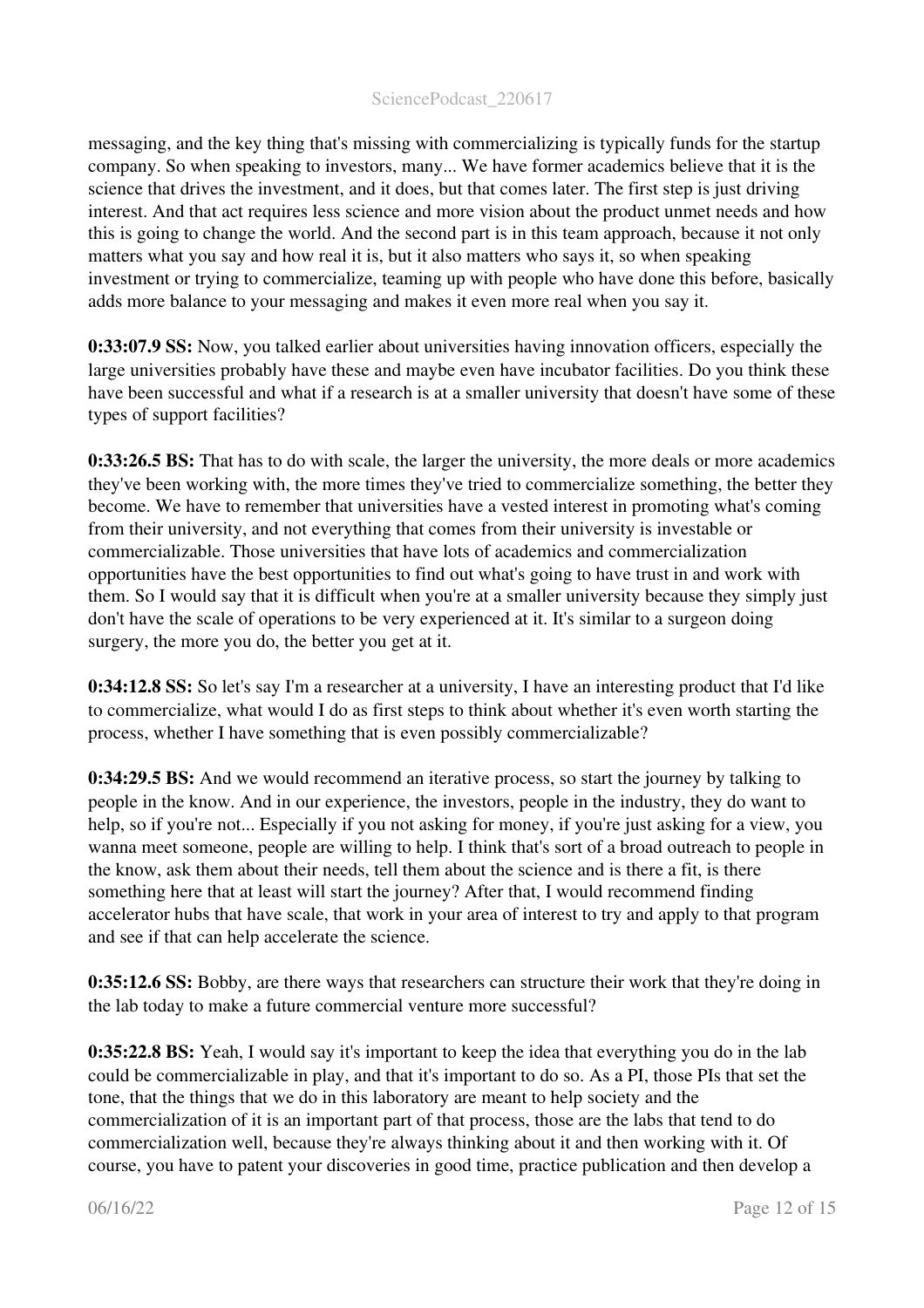network of people that can help, and that's beyond the university innovation office, that could also be local VCs and local players in the industry that you have good contact with to help commercialize your work.

0:36:09.5 SS: Do you have any suggestions about how a scientist can start developing a network in the commercial space? If they've been in academia all of their lives, they perhaps don't have that particular type of network.

0:36:20.5 BS: There are a lot of conferences dedicated to translational science to partnering meeting, I'm not saying it's easy because what we also experience in our programs that many of our academic founders that are former post docs and are running a startup company, they find this type of cold calling and networking quite difficult 'cause they're outside of their field. But our experience is those that go all in and just do it, they tend to do well, so in that respect it's about going to events where investors who are interested in early state science are present, and then introducing yourself. and then setting up an opportunity to talk to them at a later time.

0:36:56.5 SS: Do you think that creating a startup is something that anyone is able to do, and what questions would I ask myself to determine if I have what it takes?

0:37:07.2 BS: At the BII this is basically our core belief, is that academic founders can be wonderful startup leaders, and that's a key point. So I do think everything that drives academics to be great at science is useful in the startup world. We're talking about smart, driven, ambitious people that want to do something well, so those are the skills that can be use in a startup as well. I think the two question academics need to ask themself is, what is it that they really enjoy doing. If it is basic discovery and publications in early-stage time, then working with the startup or helping your science in a new startup is the way to go. However, if you do enjoy working with new people, trying new things, and I'm thinking more about post-doctoral scientists, they can be excellent startup leaders and we work with them at the BII to try and get their startups funded, and also for them to maintain key positions in their company as more money is put into the company.

0:38:08.5 SS: Well, Bobby, thank you, this has been very interesting, but we're going to have to end things here. I really appreciate you taking the time to talk with me today.

0:38:15.5 BS: Thank you, it was a pleasure talking to you.

0:38:16.7 SS: All thanks to the BioInnovation Institute for sponsoring this interview. I'm Sean Sanders, thank you for listening.

[music]

0:38:24.5 SC: And that concludes this edition of the Science Podcast. If you have any comments or suggestions, write to us at Science Podcast at aaas.org. You can listen to the show on the Science website at science.org/podcast, or search for Science Magazine on any podcasting app. This show was edited and produced by Sarah Crespi with production help from Podigy and Meagan Cantwell. Transcripts are by Scribie, Jeffrey Cook composed the music. On behalf of Science Magazine and